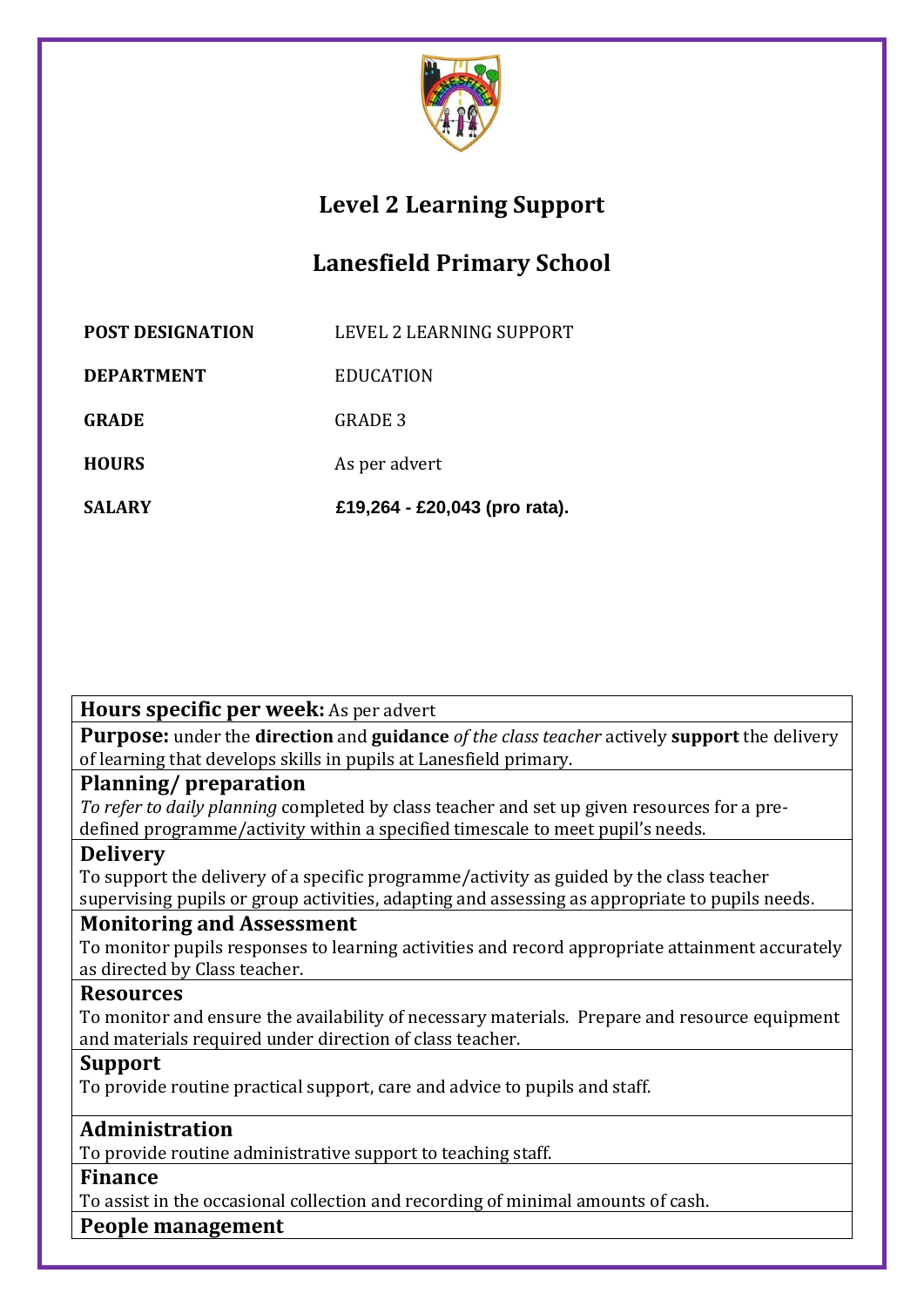#### To guide, assist and support junior colleagues, auxiliary staff and volunteers

### **Relationships**

To communicate with other practitioners and professionals as required and resolve straightforward issues in consultation with relevant pupils, staff and external bodies including parents

### **Record keeping**

To contribute to and carry out appropriate routine record keeping.

#### **Other Duties**

The job description can never be fully descriptive and exhaustive of unforeseen circumstances. It is expected that staff will respond to unforeseen circumstances and emergencies as they arise, commensurate with the level of responsibility. The particular duties and responsibilities may be reviewed from time to time at the request of the post holder or head teacher. Any amendments will require the approval of the governing body and consultation with the trade union.

#### **Line Management**

Managed by the class teacher on a daily basis reportable to the Deputy Head Teacher.

#### **Review arrangements**

This document will be reviewed following the end of year performance management reviews and in conjunction the arrangements stated in the school policy. However either party may raise issues at any time that is appropriate.